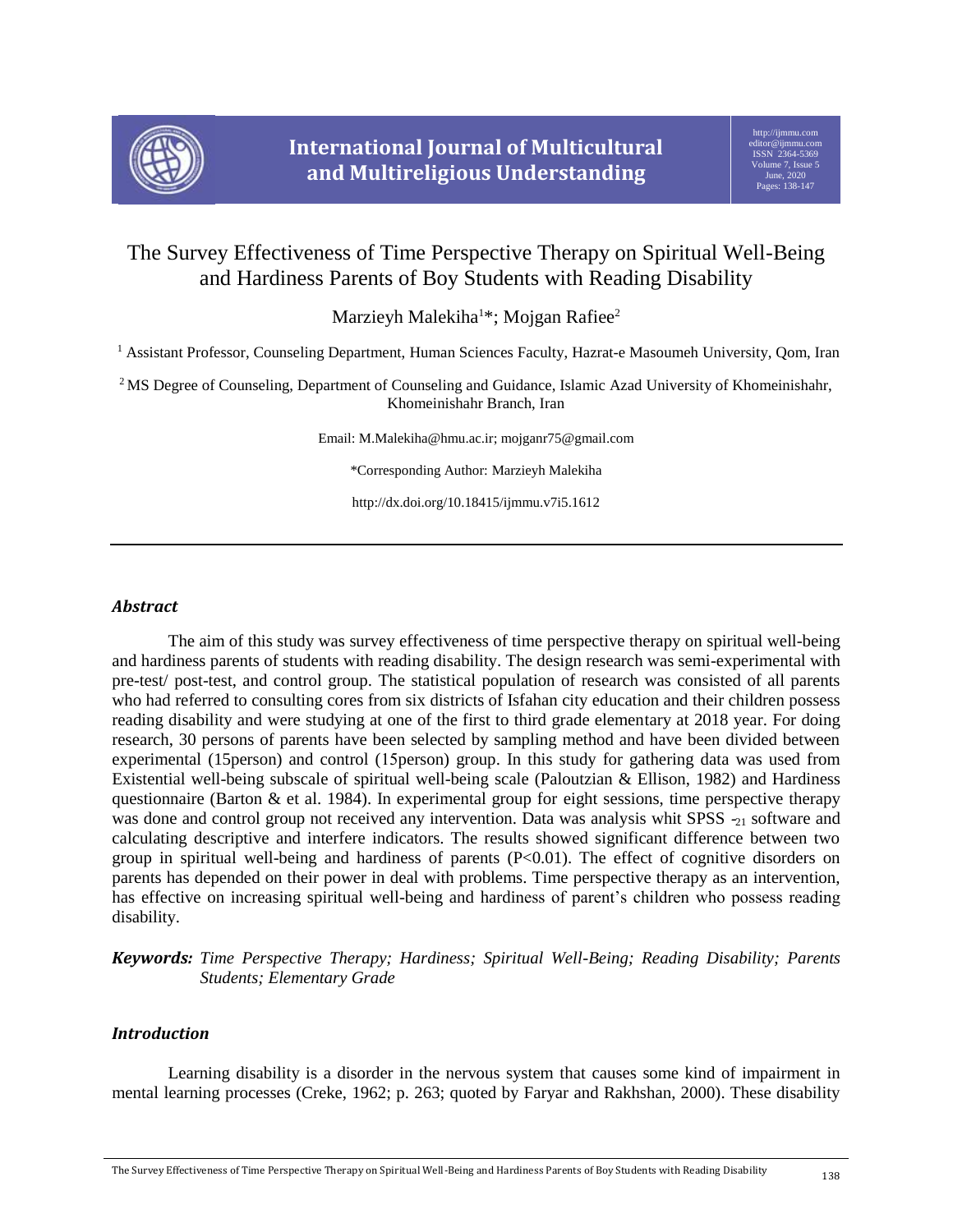may sometimes be associated with impairment of the function of the central nervous system, or may be associated with generalized mental retardation or educational and cultural Deprivation, Severe emotional disorder, Or loss of concentration power. In other words, children with learning disability have difficulty in one or more of the mental processes associated with understanding or using oral or written language. The manifestations of this disability may be impaired in listening, thinking, speaking, reading, writing, spelling or arithmetic (Yi et al., 2008).

Learning disability in child is not the type of problem that may ultimately be related to vision, hearing, or motor deficits, mental retardation, or lack of environmental capabilities (Walter et al., 2010). Reading is a language acquisition skill associated with the written form of a language. One of the biggest educational problem for children with learning disability is their weakness is in reading.

Reading is a vital skill in society and the basis for learning in the school environment and beyond. The term dyslexia in learning disabilities is commonly used for children who have difficulty learning to read. The word dyslexia is derived from Alexis and has been interpreted as loss of reading ability due to brain lesions, such as head trauma.

So far, different causes have been noted for this phenomenon: a) the cause of the disease due to brain lesion; b) behavioral manifestations caused by impaired central nervous system functioning; c) the explanation of genetic or hereditary factors in the reading problem (dyslexia) are problems and disability that a person has in reading. In other words, dyslexic is someone who has a medium or higher intelligence In other words, dyslexic is someone who has a moderate or higher intelligence and nonetheless finds difficulty in learning to read (Trras  $\&$  et al, 2009). The family plays an important role in effectively confronting the child with this disability. Parents and other family members can directly and indirectly influence the child's ability to cope with the problem through the necessary support (especially psychological and social support). One of the factors contributing to extending this support is to promote the level of hardiness of members of the family, especially parents (Bitsko, 2005). Hardiness emphasizes the inner experience and mental reception of mankind, and includes three components, commitment (against alienation), control (against disability), and Challenge (Attari et al., 2004). Hardiness is a predictor of physical and mental health and is a factor moderating the stressors in life. The purpose of commitment is to adhere to various aspects of life, which creates a sense of meaning in life. The sense of control is focused on the belief that the individual can affect the various events of life, and the challenge (and not panic) is to believe that problems and changes in life are natural and provide opportunities for growth (Seidi et al , 2013). Hardness as a personality trait creates a particular inner attitude that influences the manner in which a person confronts life issues. Hardiness makes a person look at the stresses of life in a realistic way, and look at them with a high level of thought. (Hamili, 2007). Various factors affect the level of hardiness in people s life. Spirituality is one of the variables that influence hardiness (yaghoubi, et al. 2014). Spirituality has a prominent role in increasing the hardiness in people s life through the creation sense of purposefulness and satisfaction in life. Purposefulness and satisfaction are the components of Existential Well-Being. Spiritual well-being is a psycho-social and a religious element. Existential wellbeing expresses the individual's feelings, who is who, and what he does and where he belongs. Existential well-being involves sublimation and movement beyond the individual and plays an important role in people s life for dealing with life's problems and is one of the sources of Hardiness in life (Jafari, et al. 2012). Existential well-being is important in building and strengthening of transcendental future perspective in the lives of individuals (Taghiloo and Latifi, 2016).

Time perspective was first proposed by Philip Zimbardo (2006; quoted by Zimbardo and Boyd, 2015). According to him, the Time perspective means a psychological image of the past, present and future (Moradi, 2017). This theory believes that every human being can live in three times, past, present and future (Zimbardo & Boyd, 2015). In TPT, the past is divided into past negative (memories, failures and past negative experiences) and past positive (positive memories and past positive experiences),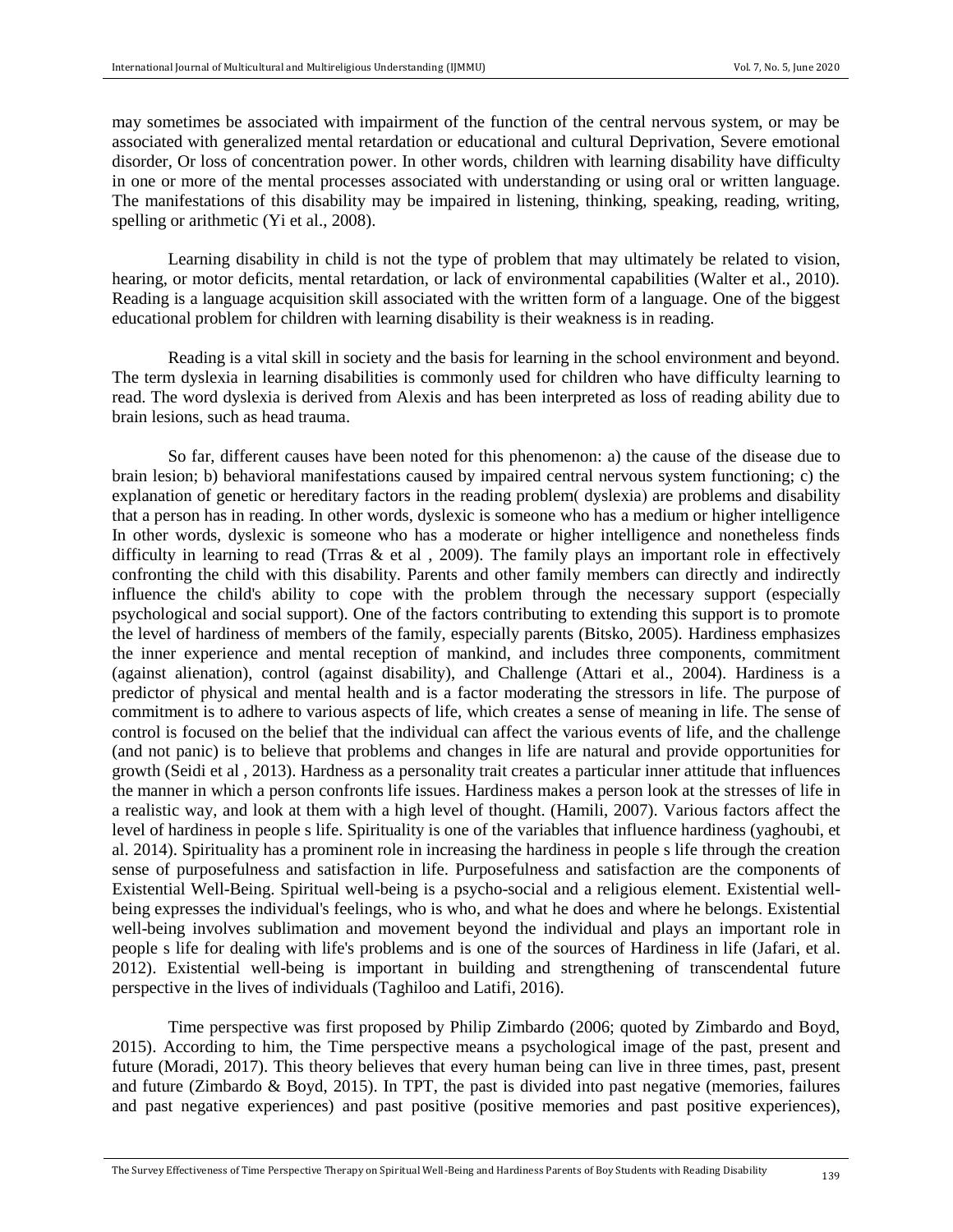People who live in the present time can have three perspectives, Present hedonism (people live in the moment – seeking pleasure, novelty, and sensation, and avoiding pain.), Holistic present (not having a program to spend the present time and companionship with others to spend time ), Present fatalistic (people feel that decisions are moot because predetermined fate plays the guiding role in life and have no plans and goals in the present). The future time perspective is divided in two parts: the personal future (having short, medium and long term goals for life) and the transcendental future (belief in the existence of life after death, belief in miracles, having responsibility for all actions in life). According to Zimbardo (2006; quoted to Arnold & et al., 2011), a healthy person is one who has past positive, Present hedonism, and future perspective.

So far, various studies have been done on the application of this theory to various variables such as psychological well-being (Amiri Ebrahim Mohammadi, 2015; Drake & et al., 2008), increasing psychological hardiness and coping power with problems (Bond, 1966; Frostig, 1987; Andre & et al, 2018), increase psychological adjustment in adolescents (Bitsko et al., 2008), life satisfaction and reduction of anxiety (Babaei, 2017), increase self-esteem (Yuta, 2012) Increasing the quality of youth, (zabeti, taghiloo and tajeri, 2017).

Research findings also indicate that the time perspective is related to the indicators of well-being, healthy, academic, social and psychological well-being (Webster & Ma, 2013; Worrell, McKay & Andretta, 2015) overall, can be said Existential well-being as one of the spiritual aspects of life and hardiness Plays an important role in the lives of everyone in different situations, such that in recent years attracted the researchers attention in the field of educational psychology and counseling. On the other hand, reading disability is a common disorder among elementary school students .So far, various studies have been done to investigate the outcomes, consequences, and variables associated with this disability in the country. However, less research has been done to investigate the interventions to help the families of this group of students. Therefore, Due to the arrival of new treatments, simple and effective therapies in the field of counseling and psychotherapy. The aim of this study was to investigate the efficacy of Time perspective therapy on the Existential well-being and hardiness of parents of elementary students with Reading disability and attempts to test the following hypotheses:

- 1- Time Perspective Therapy Is Effective on Improving Existential Well-Being In Parents of Boy Students with Reading Disability.
- 2- Time perspective Therapy is Effective on Increasing Parental Hardiness in boy Students with Reading Disorders.
- 3- Time Perspective Therapy Is Effective on Increasing the Dimensions of Hardiness (Commitment, Control, and Challenge) In Parents Of Boy Students With Reading Disability.

## *Method, Population and Sample*

The study was semi-experimental in terms of method, with control and experiment groups. The population consisted of all parents of a son with reading disability in the first to third primary school grades, who went to counseling core centers of any of the five Ministry of Education areas in 2018-2019 school year. The mean age in the experimental group was  $39.93 \pm 4.72$ , and in the control group  $41.03 \pm 1.03$ 4.96.

There were 11 women (33.3%) in the experimental and 4 men (12.1%). In the control group, there were 5 women (15.6%) and 5 men (15.6%). In the experimental group, eight 90-minute sessions of time perspective therapy were implemented. A summary of the training sessions description is presented in Table 1. The control group did not undergo any intervention.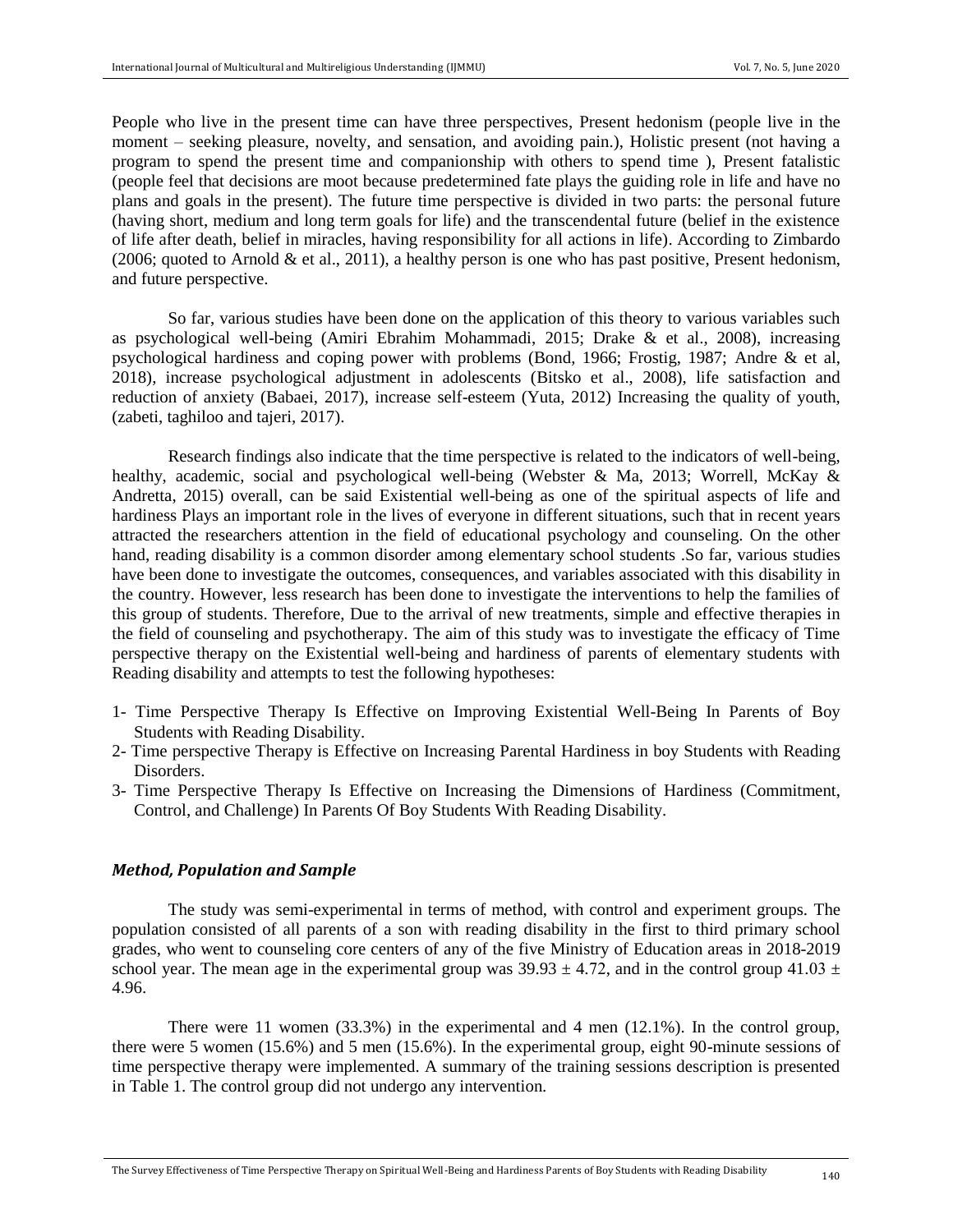The criteria for selecting sample members for the research included: Having a son with learning disability (reading disability), studying in one of the first to third grades of primary school, who had no chronic mental disability, were not absent more than two sessions, and did not skip assignments in more than two sessions.

# *Data Collection Instruments*

Hardiness Scale: This scale was developed by Barton et al. In 1984, which is a paper-based selfreporting scale and was translated and validated by Khorasani and Ebadi in1997 (marhamati , 2007). This scale has 45 questions and includes three subscales of commitment, control and challenge. Questions were scored with a 4-point Likert scale from "not at all true" to "is absolutely true".

The validity coefficients of this scale have been reported as 0.48 for commitment variable, 0.35 for control and 0.38 for challenge, with the Kobasa hardiness scale. The internal consistency coefficients of the psychological hardiness scale for the subscales were: commitment 0.66, control 0.82 and challenge 0.62. Also, the reliability of the total psychological hardiness scale was reported to be 0.85. The results of the retest showed a hardiness coefficient of 0.74 (Abolghasemi and Narimani, 2005).

Further, the reliability of this tool has been reported as 0.96 in the study of Narimani et al. 2011). In the present study, the Cronbach's alpha coefficient for commitment, control and challenge scales was 0.85, 0.81 and 0.75, respectively.

#### *Scale of Spiritual Well-Being*

 Spiritual Well-Being Scale (SWB) has two subscales, Religious Well-Being (RWB) and Existential Well-Being (EWB), In this study, to assess Existential well-being, used of Existential wellbeing subscale (Paloutzian & Ellison, 1983). This subscale has 10 questions that measure sense of purpose and life satisfaction. Answering the questions on this scale is based on a 6-point Likert scale, from "completely agree" to "completely disagree". Paloutzian and Ellison (1983) reported the Cronbach's alpha coefficient for the existential well-being subscale as 0.91. In Iran, this scale was translated by Dehshiriet al. (2008) and its reliability was calculated through Cronbach's alpha for existential well-being subscale as 0.87. Through retest, the reliability was 0.81. In this study, the Cronbach's alpha coefficient for this subscale was 0.80.

#### *Method of Implementation and Data Analysis*

After completing the scale of resilience and existential well-being, 30 parents were randomly divided into two experiment and control groups. The experiment group received 8 sessions (each session 90 minutes and once a week) of time perspective therapy. The control group did not receive any intervention. After completing the training sessions, the scales were again completed by the parents. Data were analyzed by SPSS 21 software, descriptive statistics (mean, standard deviation) and inferential statistics (univariate and multivariate analysis of covariance).

#### *Intervention Program*

In this study, time perspective package therapy (Zimbardo, Seward & Seward, 2012) was used as intervention content. The purpose and content of each program are presented in Table 1 for each session.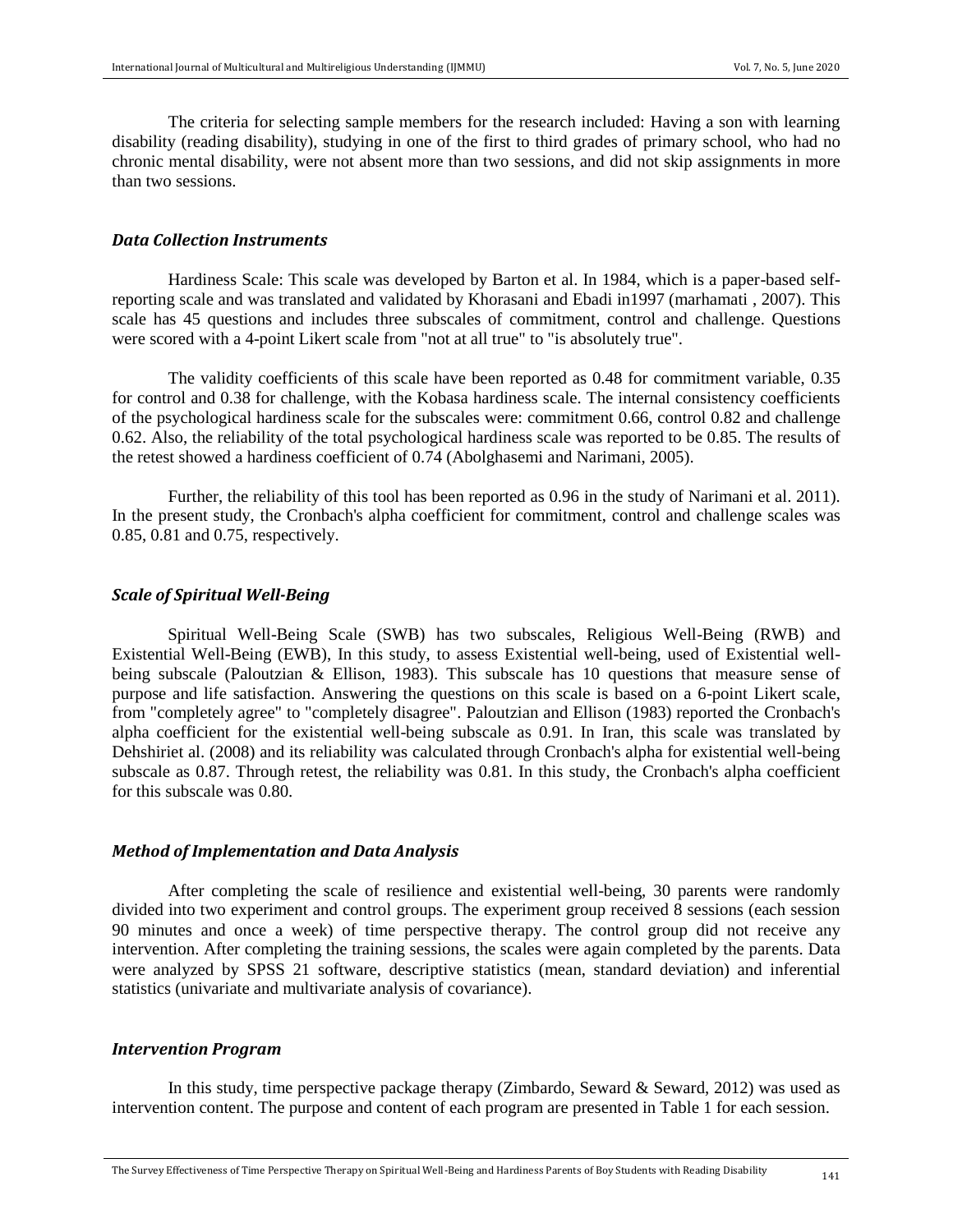| Session | Target                                                                                               | Description of sessions                                                                                                                                                                                                                                                   |
|---------|------------------------------------------------------------------------------------------------------|---------------------------------------------------------------------------------------------------------------------------------------------------------------------------------------------------------------------------------------------------------------------------|
| 1       | Introducing group members<br>to each other, expressing<br>goals and stating people's<br>expectations | Articulate group rules, build understanding between<br>members and identify goals, rules and structure of meetings<br>and running the pre-test                                                                                                                            |
| 2       | <b>Introducing Time Perspective</b><br>therapy                                                       | Introducing the role of time in life, introducing the Triple<br>Dimensions of time perspective, presenting the assignment                                                                                                                                                 |
| 3       | Moving from past negative to<br>past positive                                                        | Introducing the first component of the time perspective (<br>past positive and negative), determining the time<br>perspectives of the members, presenting techniques of<br>moving toward a past positive, presenting the assignment                                       |
| 4       | Moving toward the Present<br>hedonism                                                                | Introducing the second component of time perspective<br>(present types), determining the members time perspectives<br>of the present, presenting a technique to move toward a<br>Present hedonism present, presenting assignment                                          |
| 5       | Moving toward the future<br>perspective                                                              | Introducing the third component of time perspective (future<br>time), determining the time perspectives of the members in<br>the future time, presenting a technique to move toward the<br>future (Personal & transcendental future), presenting<br>assignment            |
| 6       | Consequences of a Healthy<br><b>Time Perspective</b>                                                 | Introducing a healthy time perspective, discussing the<br>relationship between different kinds of daily-life problems<br>with different time perspectives, introducing comprehensive<br>techniques for moving toward a healthy time perspective,<br>presenting assignment |
| $\tau$  | Introducing the role of time<br>perspective in life                                                  | Introducing the role of time perspective in facing life<br>challenges effectively, discussing personal experiences with<br>group members from different time perspectives                                                                                                 |
| 8       | Conclusion                                                                                           | Summary and review of all material presented, running the<br>post-test                                                                                                                                                                                                    |

|  | Table1 Summary of Time Perspective Therapy Training Sessions. |  |  |
|--|---------------------------------------------------------------|--|--|
|  |                                                               |  |  |

# *Research Findings*

Descriptive findings of the research variables in the two groups of experimental and control in the pre-test and post-test are presented in Table 2.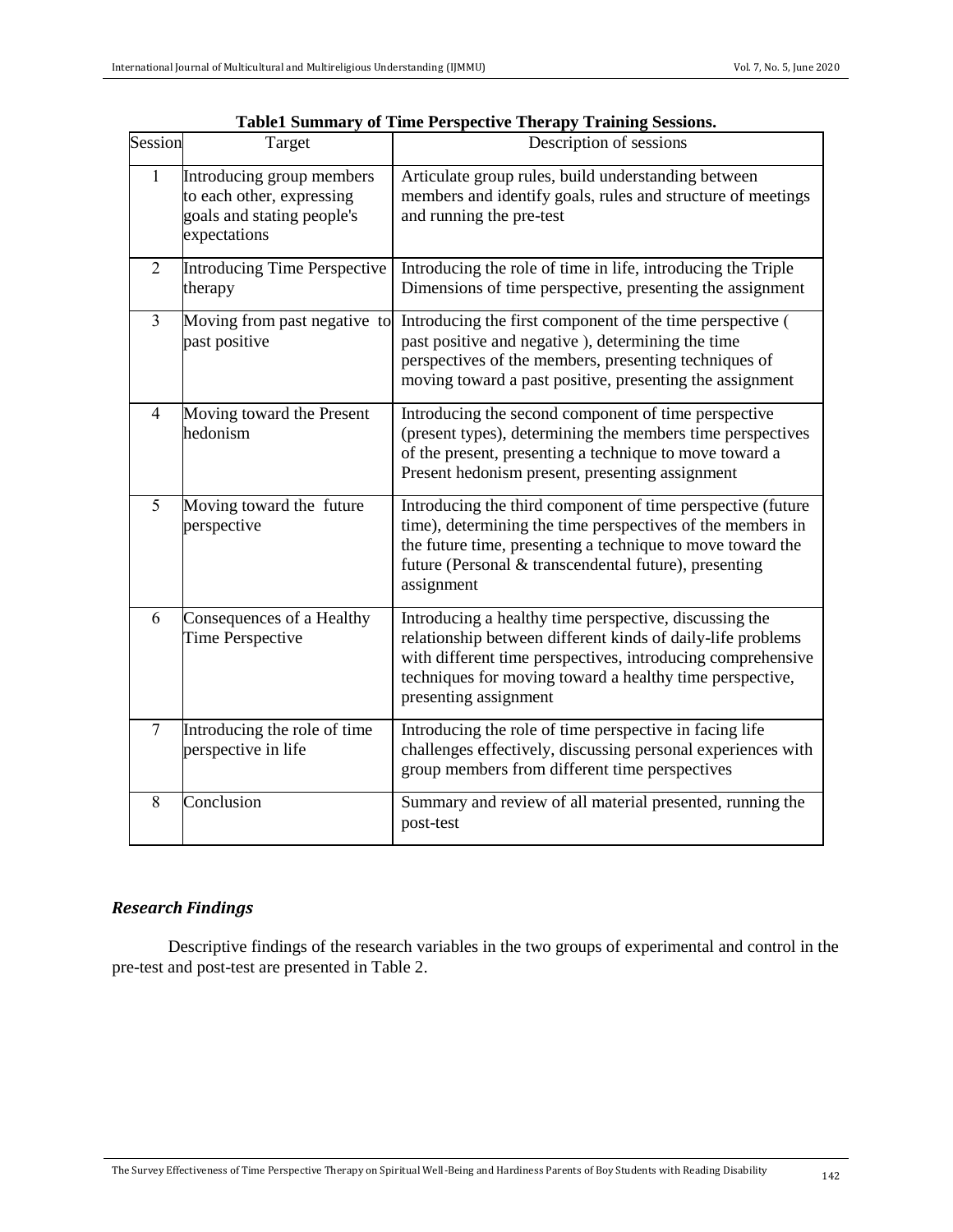| Post-test             |         | Pre-test              |         |            | Variables   |
|-----------------------|---------|-----------------------|---------|------------|-------------|
| Standard<br>deviation | Average | Standard<br>deviation | Average |            |             |
| 5.063                 | 49.933  | 2.099                 | 12.466  | Experiment | Existential |
| 1.437                 | 11.733  | 1.290                 | 11.333  | Control    | well-being  |
| 11.230                | 68.400  | 14.918                | 17.862  | Experiment | Hardiness   |
| 8.848                 | 59.142  | 13.615                | 62.667  | Control    |             |
| 4.084                 | 40.40   | 5.408                 | 22.400  | Experiment | Commitment  |
| 4.73                  | 17.46   | 7.441                 | 24.33   | Control    |             |
| 6.041                 | 38.73   | 5.771                 | 22.800  | Experiment | Control     |
| 5.912                 | 21.66   | 2.948                 | 17.866  | Control    |             |
| 6.041                 | 38.73   | 5.501                 | 23.866  | Experiment | Challenge   |
| 5.488                 | 23.53   | 2.763                 | 17.93   | Control    |             |

**Table 2 Summary of sample descriptive findings on existential well-being, hardiness and its dimensions**

According to the results of Table 2, the mean post-test scores were higher in the experiment group than in the control group. In the experiment group, the mean of post-test scores increased compared to the pre-test. Shapiro-Wilk test was used to assess the normality of the data due to the low sample size. The results indicate that the statistical data of this test are not significant ( $P > 0.05$ ). Analysis of covariance was used to examine differences between groups. The results of covariance analysis showed that the mean of post-test scores on the existential and hardiness variables of the experiment and control groups were significantly different  $(P < 0.00)$ .

| Table 3 Results of Univariate Covariance Analysis for the Existential Well-being variable. |  |  |
|--------------------------------------------------------------------------------------------|--|--|
|                                                                                            |  |  |

| Source of Changes | Variable          | (df)               | Significance level | Effect size |
|-------------------|-------------------|--------------------|--------------------|-------------|
| Groups            | Existential well- | 742.358 (1 and 27) | $0.00\,$           | 0.965       |
|                   | being             |                    |                    |             |

According to Table 3, the results of univariate analysis of covariance showed a significant difference in well-being between the experiment and control groups after removing the pre-test effect ( $P =$ 0.000). Thus, the first research hypothesis on effectiveness of the time perspective therapy on improving the existential well-being of parents of students with reading disability was confirmed.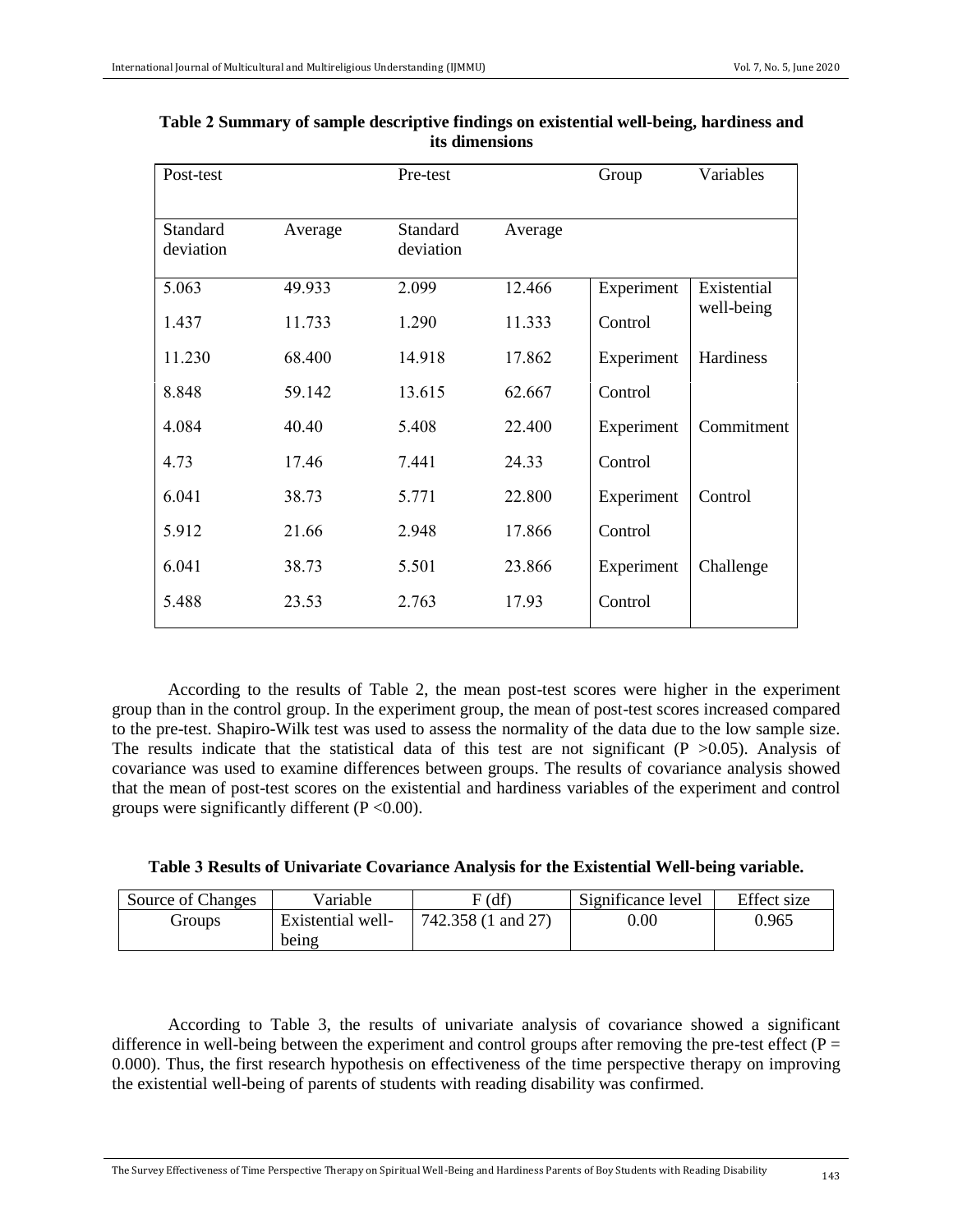| Source of Changes | Variables        | F(df)                 | Significance level | Effect size |
|-------------------|------------------|-----------------------|--------------------|-------------|
|                   |                  |                       |                    |             |
|                   |                  |                       |                    |             |
|                   |                  |                       |                    |             |
|                   | <b>Hardiness</b> | $(1 \text{ and } 28)$ | 0.000              | 0.800       |
|                   |                  | 112.042               |                    |             |
| Groups            | Commitment       | 791.201 (1 and        | 0.000              | 0.878       |
|                   |                  | 28)                   |                    |             |
|                   | Control          | 61.151 (1 and 28)     | 0.000              | 0.686       |
|                   | Challenge        | 52.021 (1 and 28)     | 0.000              | 0.650       |

#### **Table 4 Multivariate Covariance Analysis Results for Hardiness Variable and Its Dimensions**

According to Table 4, there was a significant difference between the hardiness scores of the two experiment and control groups ( $P = 0.000$ ). The second hypothesis - the effectiveness of time perspective therapy on increasing the hardiness of parents of students with reading disability - was confirmed. Multivariate analysis of variance was used to determine differences in groups were due to which hardiness dimension.

According to Table 4, multivariate analysis of covariance analysis showed that after eliminating the pre-test effect, there was a significant difference between the experiment and control groups in commitment, control and challenge  $(P < 0.00)$ . Therefore, the final hypothesis of the research that the time perspective therapy increases the hardiness dimensions in parents of students with reading disability was confirmed.

# *Discussion and Conclusions*

The purpose of this study was to investigate the effectiveness of time perspective therapy on improving existential well-being and increasing the hardiness in parents of boy students with reading disability.

The first finding of the study indicated that the existential well-being of parents attending time perspective therapy sessions had improved. This finding suggests that time perspective therapy training has improved the existential well-being of parents. To explain this finding, it can be said that one of the goals of the time perspective therapy is to focus individuals' attention on both personal and transcendent future.

Believing in the existence of a world other than this world and the belief a better time is coming after death, and plan for this after life during their current life time lead to a spiritual purpose in life and consequently endure satisfaction. Techniques presented in future time perspective focus one's attention on the spiritual aspect of the life, which provides a suitable context for the creation and promotion of existential well-being.

This approach reminds individuals of human existence through organizing the individual's efforts on both the material life (personal future) and the spiritual life (transcendent future), and plans life in two material and spiritual dimensions. Slowly, it promotes not only psychological well-being but also one's existential well-being.

The second finding of this study showed that time perspective therapy has increased the hardiness of parents of students with reading disability. This finding is consistent with the findings of Bund (1966), Frostig (1987) and Andre et al. (2018).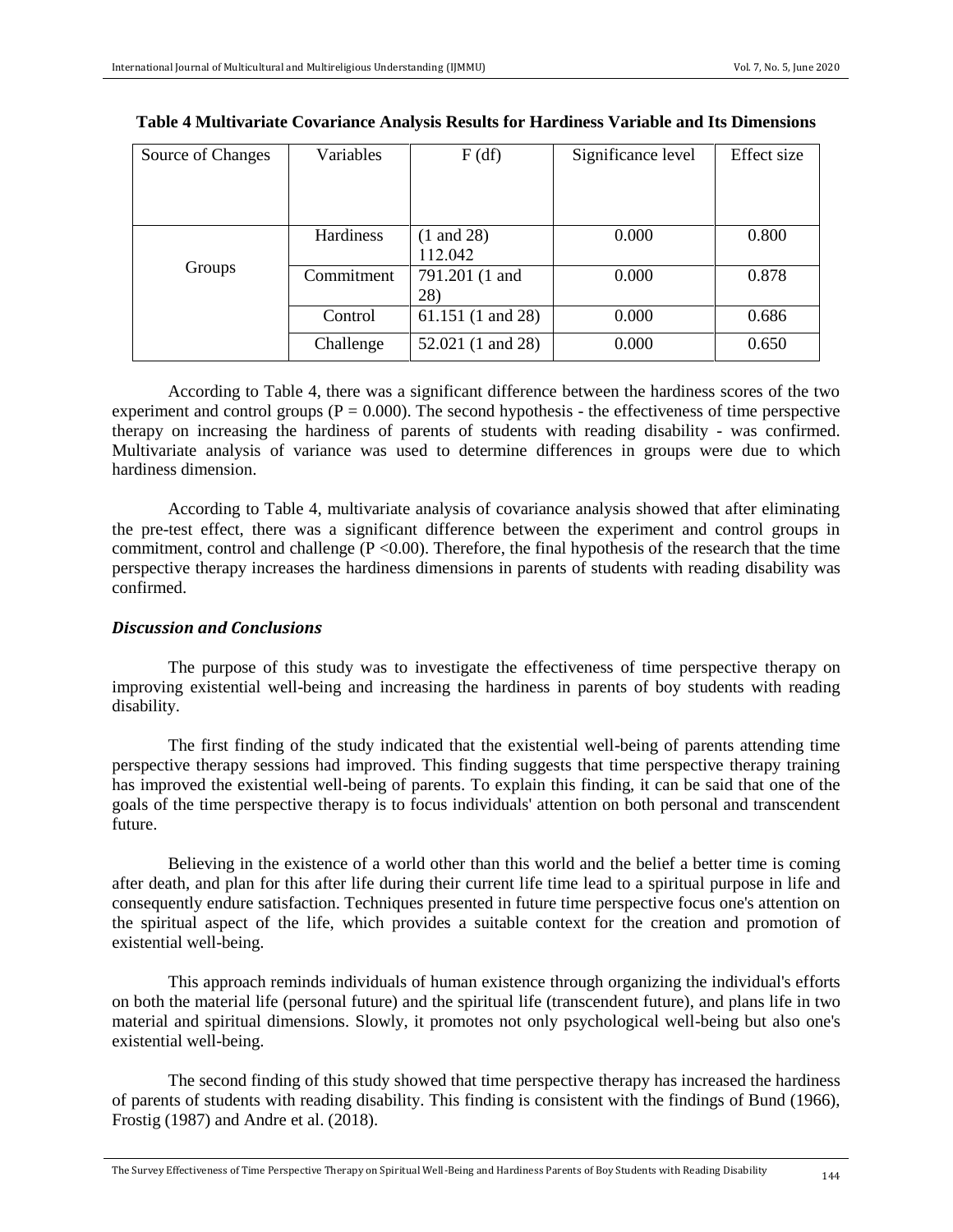It can be argued that time perspective therapy, using all available resources, especially individual experiences, plays an important role in preparing the person to deal effectively with difficult life events. On the other hand, the individual is helped to renew his energy by being in the present. But the future is also important. Time perspective therapy plays an important role in shifting one's perspective on the future (personal and transcendent future) and enhances one's ability and hardiness by helping one to accurately determine the practical steps for the future.

Another explanation is that the techniques in this treatment are designed to help one reduce the negative impact of the past, enjoy the present, and see the future differently, regarding their values. In the study group, the present pleasure-oriented and future perspective of most of the individuals were faded due to their child's reading disability, but the use of diverse and simple techniques allowed the individuals in the group to look at their present and future differently. Paying attention to the three dimensions of time increases one's psychological energy in dealing with life's challenges (Moradi, 2017). The last finding of this study showed that time perspective therapy increases the dimensions of hardiness (commitment, control, and challenge). Time perspective therapy plays an important role in establishing control over life, goals, and overcoming obstacles and challenges through managing and controlling how time spend. Reviewing past failures, and the consequent retreat of finding solutions to problems are critical aspects of negative past that affect one's challenge and commitment (Cernas Ortiz, 2012).

One of the sources of motivation and brevity to face stressful and difficult situations and the commitment not to quit the situation and persist until reaching a desirable outcome is through reviewing one's previous successful experiences, somehow enhancing one's self-efficacy belief in the face of stress. This mechanism has matched with past positive performance.

Taken together, it can be concluded that hardiness has a very close relationship with one's time perspective. So, it can be seen as a source of increased resilience that plays an important role in facing life's challenges. Finally, it is recommended that well-being and counseling centers use this training package to improve the ability to cope with problems and improve the mental health of parents whose child or children have a reading disability. It should be noted that the findings of this study are limited to the parents of boy students of the first to third elementary school grade in Isfahan. Therefore, generalizing these findings to other communities and groups should be done with caution.

#### *References*

Abolghasemi, A., & Narimani, M. (2005). Psychological Tests. Ardebil, Baghrezvan press.

- Amiri Ebrahim Mohammadi, R. (2015). The educational effectiveness of time perspective on psychological wellbeing and academic achievement of high school male students inLordegan County. Master's thesis of Counseling and Guidance. Faculty of Humanities. Islamic Azad University. Khomeini Shahr Branch.
- Andre,L., VanVianen, A. E. M., Peetsma ,T.T.D., Oort ,F. J. (2018). Motivational power of future time perspective: Meta-analyses in education, work, and health.PLoS ONE 13(1): e0190492. [https://doi.org/10.1371/journal.pone.0190492.](https://doi.org/10.1371/journal.pone.0190492)
- Arnold, K. M., McDermott, K. B., & Szpunar, K. K. (2011). Individual differences in time perspective predict autonoetic experience. Consciousness and Cognition, 20: 712–719.
- Attari, A., Naisi, A. K., Yousefi, N., and Nabavihesar,J. (2004). Comparison of Psychological Hardiness, Sensation Seeking, and Toxic and Non-Toxic Personality Type A among Men and Women with Cancer and Normal People Referred to Ahvaz Counseling and Treatment Centers. Journal of Educational Sciences and Psychology, 3(1 & 2): 101-12.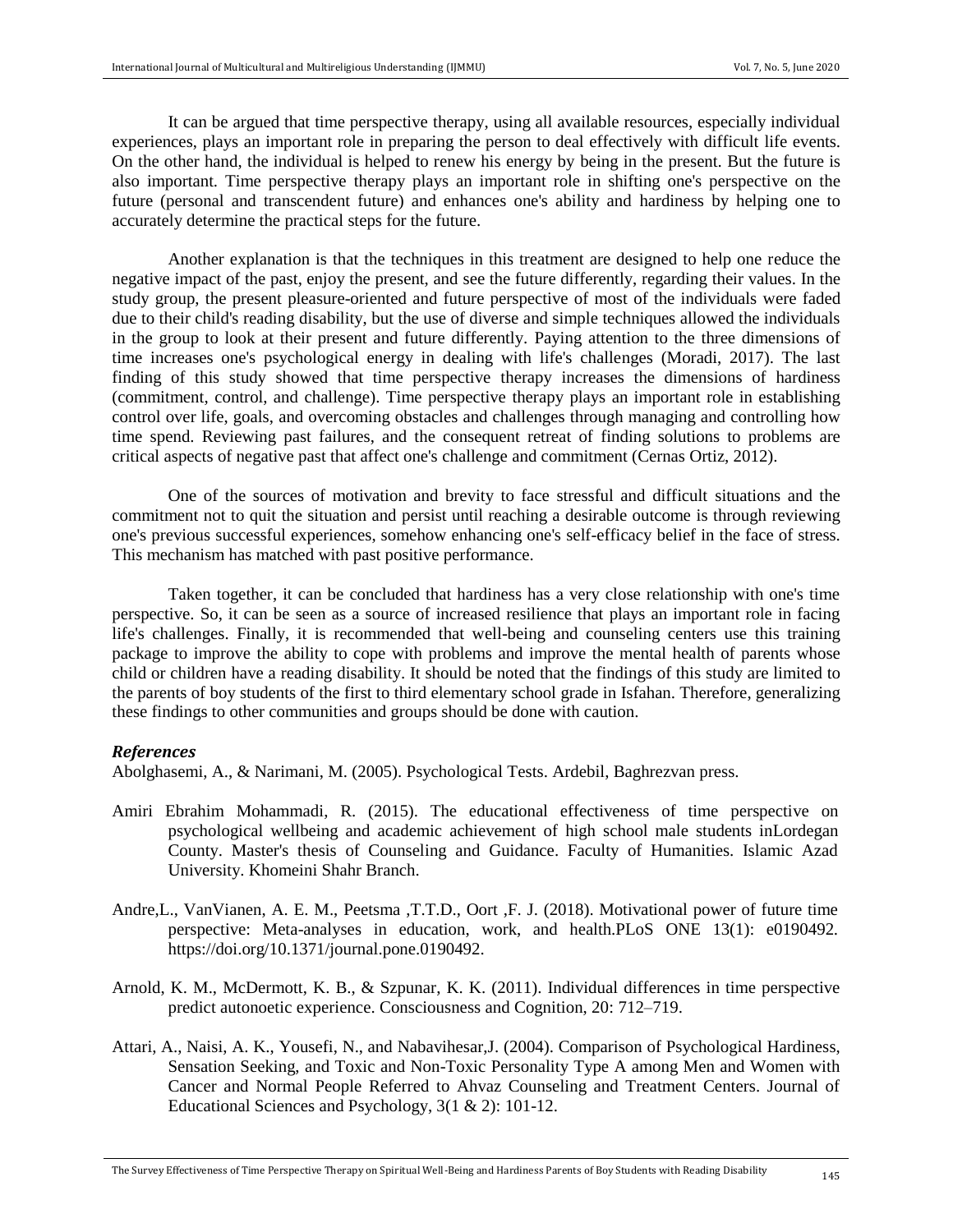- Babaei, Z. (2017). The Effectiveness of time perspective on Increasing Life Satisfaction and Reducing Student s Anxiety. Journal of Management and Entrepreneurship Studies, (2)3: 53-61.
- Bitsko, M. J., Stern, M., Dillon, R., Russell, E. C., & Laver, J. (2008). Happiness and time perspective as potential mediators of quality of life and depression in adolescent cancer. Pediatric Blood and Cancer, 50(3): 613–619.
- Bitsko, M. J. (2005). Psychosocial adjustment of adolescent cancer survivors: time perspective and positive emotions as mediators to quality of life and benefit finding. Ph D dissertation, Virginial Commonwealth University.
- Bond, G. L. (1966). First-grade reading studies: An overview. Elementary English:New York Press.
- Cernas Ortiz, D.A. (2012). Present and future perspective effects on job satisfaction and organizational commitment: evidiennce from MBA Mexican students. Revista Intramericana Psicología Ocupacional, 31(1): 12-20.
- Dehshiri,. G.R., Sohrabi, F., Jafari, A., & Najafi, M. (2008). Investigating the Psychometric Properties of Spiritual Well-being Scale Between students. Psychological studies, (3)4: 129-144.
- Drake, L., Duncan, E., Sutherland, F., Abernethy, C. & Henry, C. (2008). Time perspective and Correlates of Wellbeing, Time & Society 17(1): 47-61.
- Faryar, A., & Rakhshan, F. (2000). Learning disabilities. Tehran: Mabna Publications.
- Frostig, M. (1987). Education for children with learning disabilities. Progress in Learning Disabilities: New York Press.
- Hamili, N. (2007). A Comparison of Attachment Styles, Disruptive Attitudes and Uncertainty Intolerance in Obsessive-Compulsive Disorder, Anxiety and Depression. Master's thesis, University of Mohaghegh Ardabili.
- Jafari, A., Hajiloo, N., Faghani, R., Khazan, K. (2012). The Relationship between Spiritual Well-being, Psychological Hardiness, and Mental Health in the elderly, behavioral science research, (6)10: 431-440.
- Marhamati, Z. (2007). The Effectiveness of Emotional Focusing Counseling (EFT) on Increasing Mental Health in Female Students of Marvdasht Azad University, Master's thesis., Islamic Azad University, Marvdasht Branch.
- Moradi,B. (2017). Investigating the Effectiveness of Time Perspective Therapy on Happiness and Psychological Well-Being of Veterans with Post Traumatic Stress Disorder. Master's thesis., Islamic Azad University, Khomeini Shahr Branch.
- Narimani, M., Zahed, A., Abulghasemi, A., Mahmoudi, H. (2011). Hardiness in Adolescents with and Without Parents. Social Welfare Quarterly, 12(44): 7-22.
- Paloutzian, R. F, & Ellison, C.W. (1983). Loneliness, spiritual well- being, and quality of life. In L. A. Peplau, & D. Perlman (Eds.), Loneliness: A Source book for current theory research, and therapy, New York: Wiley Interscience.